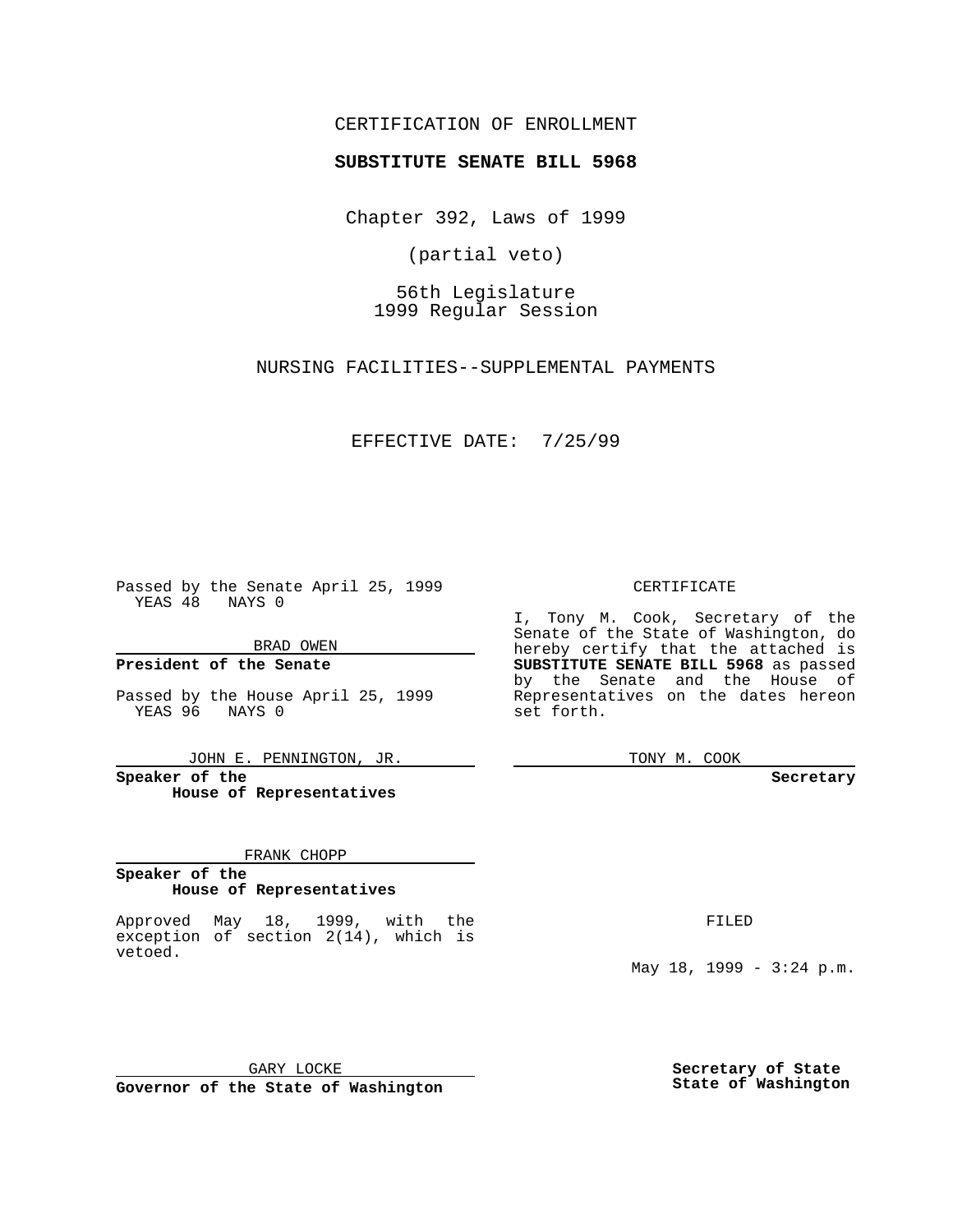## **SUBSTITUTE SENATE BILL 5968** \_\_\_\_\_\_\_\_\_\_\_\_\_\_\_\_\_\_\_\_\_\_\_\_\_\_\_\_\_\_\_\_\_\_\_\_\_\_\_\_\_\_\_\_\_\_\_

\_\_\_\_\_\_\_\_\_\_\_\_\_\_\_\_\_\_\_\_\_\_\_\_\_\_\_\_\_\_\_\_\_\_\_\_\_\_\_\_\_\_\_\_\_\_\_

AS AMENDED BY THE HOUSE

Passed Legislature - 1999 Regular Session

**State of Washington 56th Legislature 1999 Regular Session**

**By** Senate Committee on Ways & Means (originally sponsored by Senators Loveland and Rasmussen)

Read first time 04/21/1999.

 AN ACT Relating to human services; authorizing supplemental payments for nursing facilities operated by public hospital districts; amending 1999 c ... (ESSB 5180) s 210 (uncodified); and adding a new section to chapter 74.46 RCW.

BE IT ENACTED BY THE LEGISLATURE OF THE STATE OF WASHINGTON:

 NEW SECTION. **Sec. 1.** A new section is added to chapter 74.46 RCW and codified under part F to read as follows:

 To the extent the federal government approves such payments under the state's plan for medical assistance, and only to the extent that funds are specifically appropriated for this purpose in the biennial appropriations act, the department shall make supplemental payments to nursing facilities operated by public hospital districts. The payments shall be calculated and distributed in accordance with the terms and conditions specified in the biennial appropriations act. The payments shall be supplemental to the component rate allocations calculated in accordance with part E of this chapter, and neither the provisions of part E of this chapter nor the provisions of part C of this chapter apply to these supplemental payments.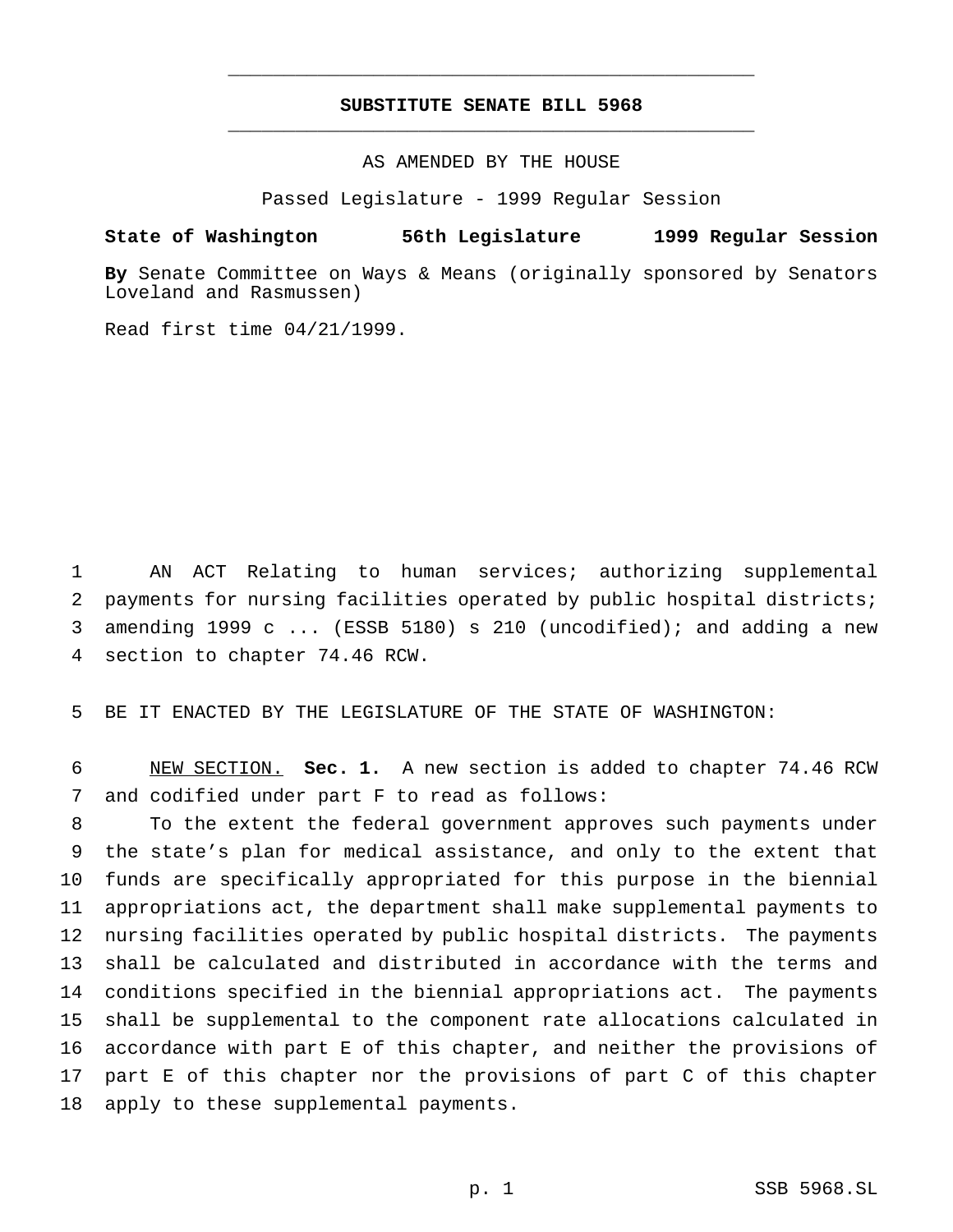\***Sec. 2.** 1999 c ... (ESSB 5180) s 210 (uncodified) is amended to read as follows: **FOR THE DEPARTMENT OF SOCIAL AND HEALTH SERVICES--MEDICAL ASSISTANCE PROGRAM** General Fund--State Appropriation (FY 2000)...\$ 722,863,000 General Fund--State Appropriation (FY 2001)...\$ 784,657,000 7 General Fund--Federal Appropriation . . . . . . \$ ((2,345,803,000)) 8 2,401,804,000 General Fund--Private/Local Appropriation....\$ 261,534,000 Emergency Medical Services and Trauma Care Systems Trust Account--State Appropriation .....\$ 9,200,000 12 Health Services Account--State Appropriation . . \$ ((339,535,000)) 391,582,000 14 TOTAL APPROPRIATION . . . . . . . . \$ ((4,463,592,000)) 4,571,641,000

 The appropriations in this section are subject to the following conditions and limitations:

 (1) The department shall continue to make use of the special eligibility category created for children through age 18 and in households with incomes below 200 percent of the federal poverty level made eligible for medicaid as of July 1, 1994.

 (2) It is the intent of the legislature that Harborview medical center continue to be an economically viable component of the health care system and that the state's financial interest in Harborview medical center be recognized.

 (3) Funding is provided in this section for the adult dental program for Title XIX categorically eligible and medically needy persons and to provide foot care services by podiatric physicians and surgeons.

 (4) \$1,647,000 of the general fund--state appropriation for fiscal year 2000 and \$1,672,000 of the general fund--state appropriation for fiscal year 2001 are provided for treatment of low-income kidney dialysis patients.

 (5) \$80,000 of the general fund--state appropriation for fiscal year 2000, \$80,000 of the general fund--state appropriation for fiscal year 2001, and \$160,000 of the general fund--federal appropriation are provided solely for the prenatal triage clearinghouse to provide access and outreach to reduce infant mortality.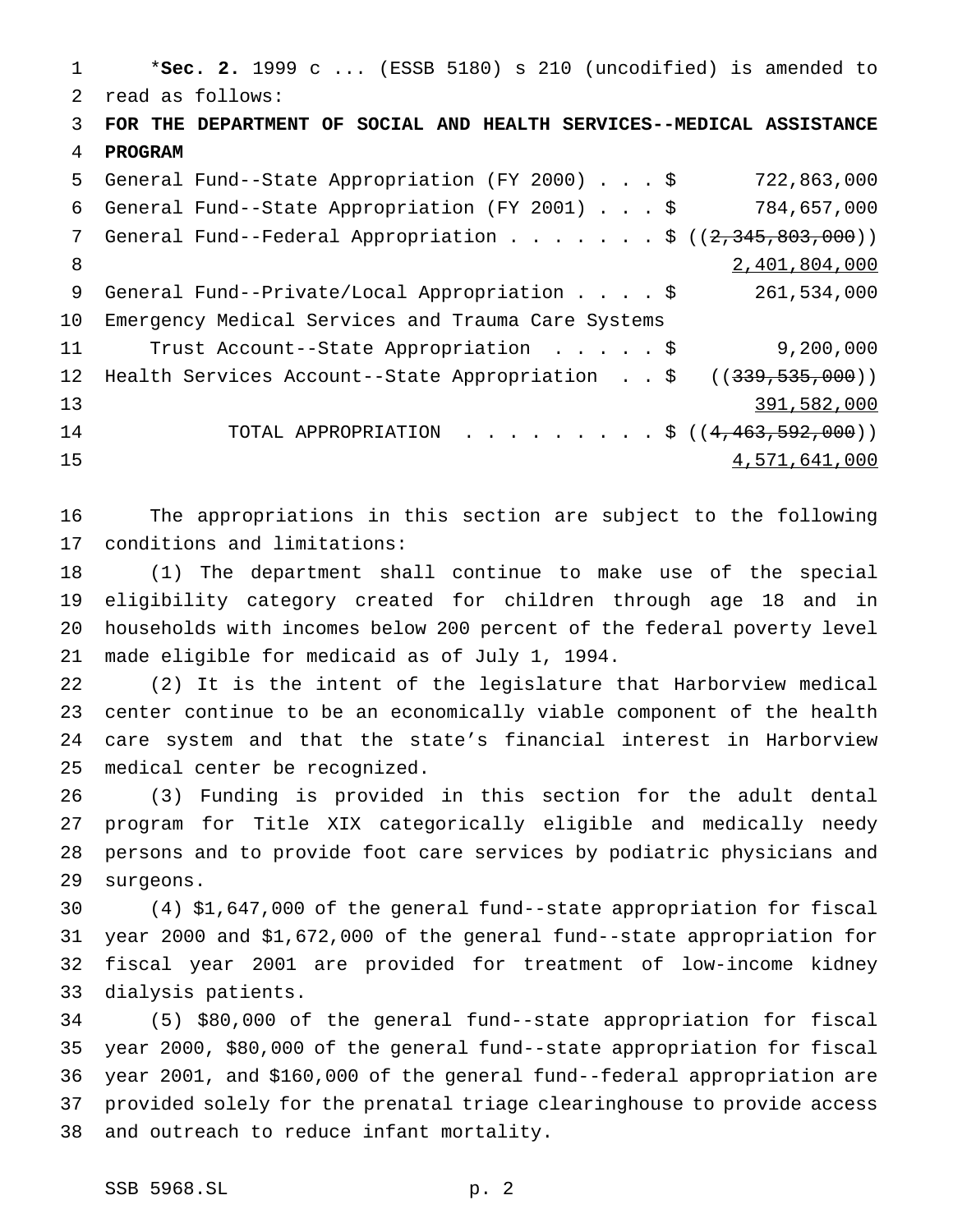(6) The department shall adopt a new formula for distributing funds under the low-income disproportionate share hospital (LI-DSH) program. Under this new formula, (a) the state's Level 1 trauma center shall continue to receive the same amount of LI-DSH payments as in fiscal 5 year 1999; and (b) (( $\pm n$  addition to other factors, the amount of a hospital's LI-DSH payment shall be inversely related to its net operating income as a percentage of total expenditures, such that more profitable hospitals receive a relatively smaller payment under the program)) a net profitability factor shall be included with other 10 factors to determine LI-DSH payments. The net profitability factor 11 shall inversely relate hospital percent net operating income to payment 12 under the program.

 (7) The department shall report to the fiscal committees of the legislature by September 15, 1999, and again by December 15, 1999, on (a) actions it has taken and proposes to take to increase the share of medicare part B premium payments upon which it is collecting medicaid matching funds; (b) the percentage of such premium payments for each month of service subsequent to June 1998 which have been paid with unmatched, state-only funds; and (c) why matching funds could not be collected on those payments.

 (8) The department shall report to the fiscal committees of the legislature by December 1, 1999, and again by October 1, 2000, on the amount which has been recovered from third-party payers as a result of its efforts to improve coordination of benefits on behalf of "basic health plan-plus" enrollees.

 (9) The department shall report to the health care and fiscal committees of the legislature by December 1, 1999, on options for controlling the growth in medicaid prescription drug expenditures through strategies such as but not limited to volume purchasing, selective contracting, supplemental drug discounts, and improved care coordination for high utilizers.

 (10) \$3,992,000 of the health services account appropriation and \$7,651,000 of the general fund--federal appropriation are provided solely for health insurance coverage for children with family incomes between 200 percent and 250 percent of the federal poverty level, as provided in Substitute Senate Bill No. 5416 (children's health insurance program). If the bill is not enacted by June 30, 1999, these amounts shall lapse.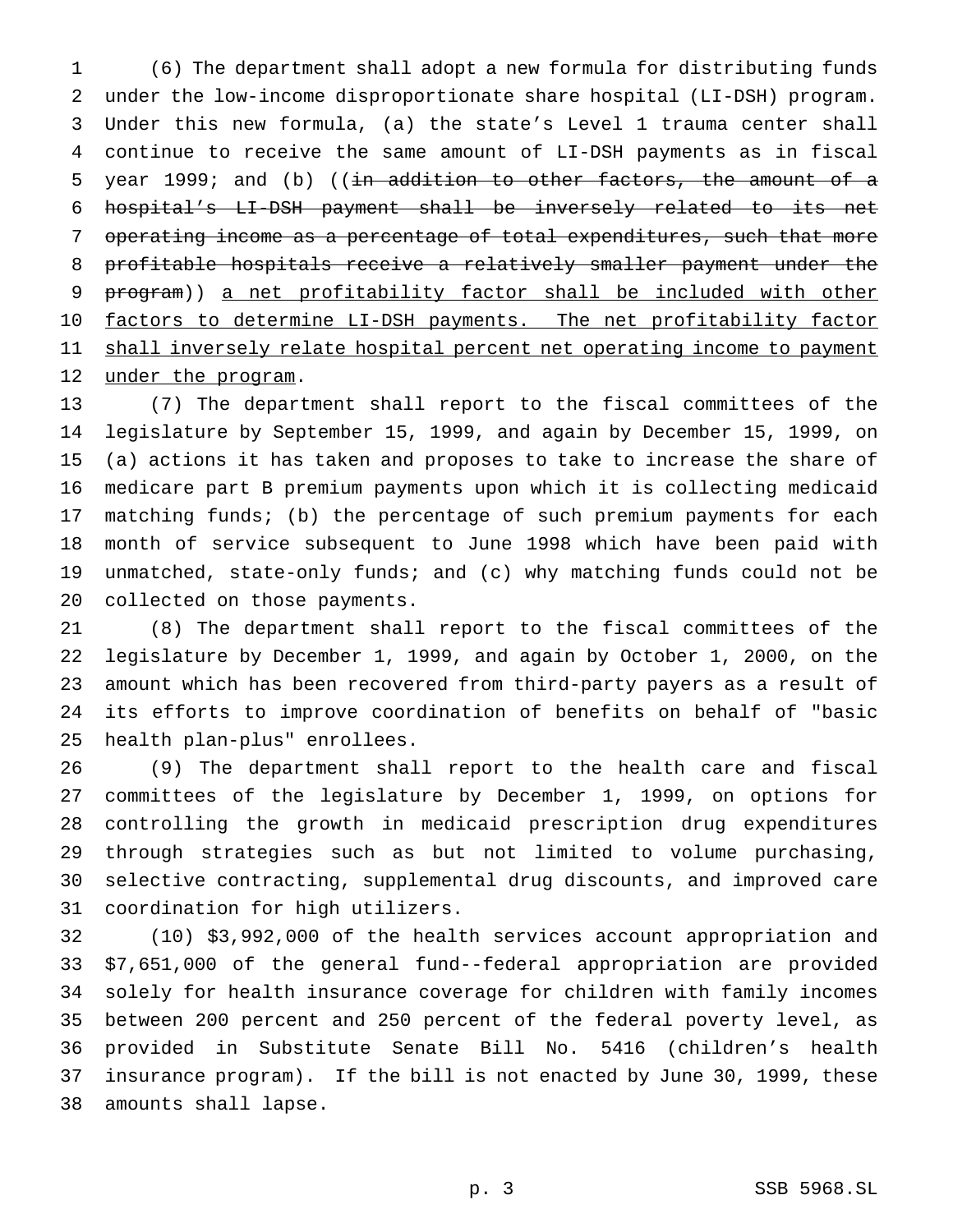(11) \$191,000 of the general fund--state appropriation for fiscal year 2000 and \$391,000 of the general fund--state appropriation for fiscal year 2001 are provided solely for implementation of Substitute Senate Bill No. 5587 (patient bill of rights). If the bill is not enacted by June 30, 1999, these amounts shall lapse.

 (12) Upon approval from the federal health care financing administration, the department shall implement the section 1115 family planning waiver to provide family planning services to persons with family incomes at or below two hundred percent of the federal poverty level.

 (13) Except in the case of rural hospitals and Harborview medical 12 center, weighted average payments ((rates)) under the ratio-of-cost-to-13 charges hospital payment system shall increase by no more than  $((4.7))$ 14 175 percent ((per year)) of the DRI HCFA hospital reimbursement market basket index.

16 (14) From the funds appropriated in this section, the department shall provide chiropractic services for persons qualifying for medical assistance services under chapter 74.09 RCW.

 (15) In accordance with Substitute Senate Bill No. 5968, \$25,978,000 of the health services account appropriation for fiscal year 2000, \$26,069,000 of the health services account appropriation for fiscal year 2001, and \$56,002,000 of the general fund--federal 23 appropriation, or so much thereof as may be expended without exceeding 24 the medicare upper payment limit, are provided solely for supplemental payments to nursing homes operated by rural public hospital districts. Such payments shall be distributed among the participating rural public hospital districts proportional to the number of days of medicaid- funded nursing home care provided by each district during the preceding 29 calendar year, relative to the total number of such days of care provided by all participating rural public hospital districts. Prior 31 to making any supplemental payments, the department shall first obtain 32 federal approval for such payments under the medicaid state plan. The payments shall further be conditioned upon (a) a contractual commitment 34 by the association of public hospital districts and participating rural public hospital districts to make an intergovernmental transfer to the 36 state treasurer, for deposit into the health services account, equal to 37 at least 82 percent of the supplemental payment amount; and (b) a contractual commitment by the participating districts to not allow